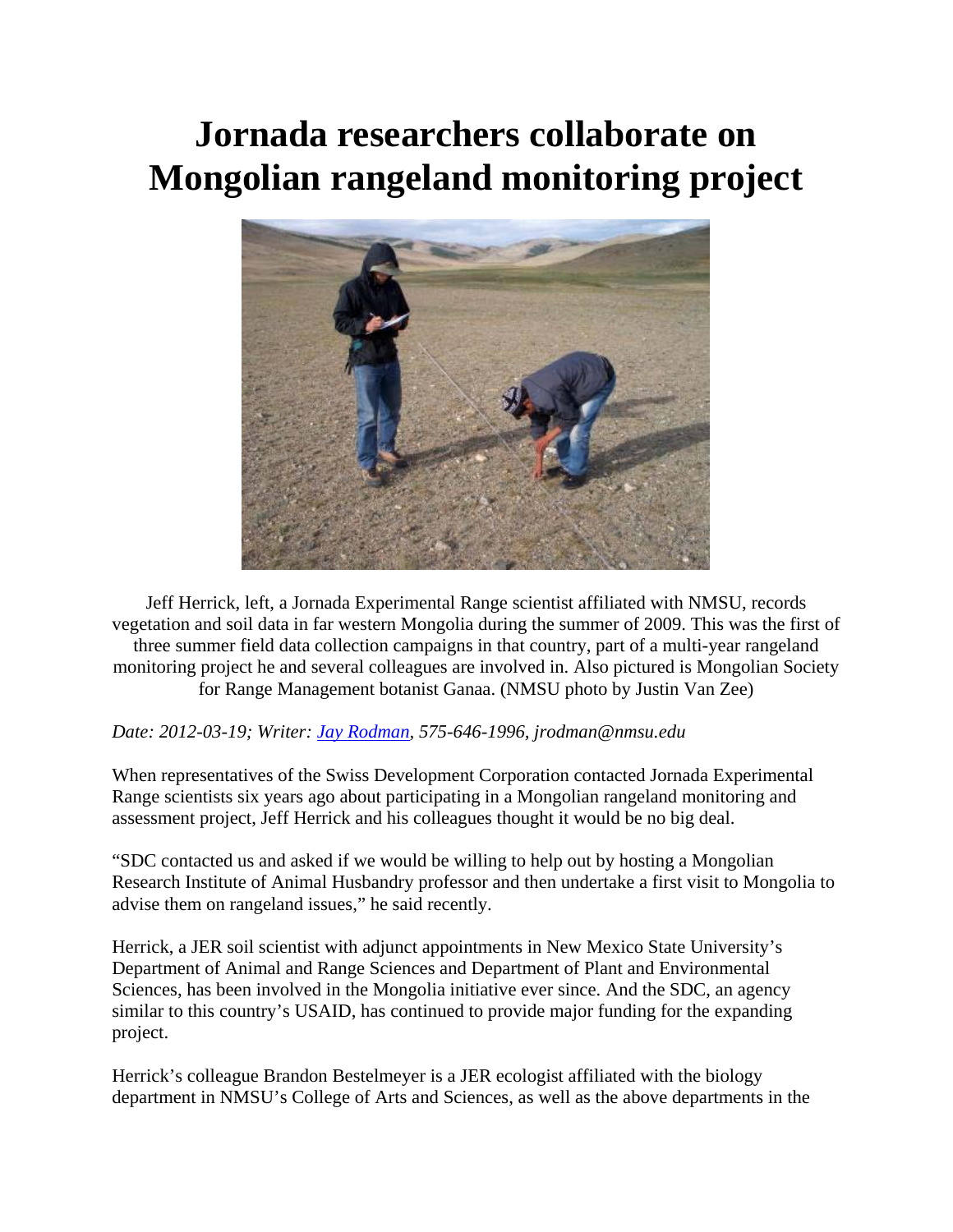College of Agricultural, Consumer and Environmental Sciences. He explained that the overarching purpose of the JER/NMSU project has been to help the Mongolians gain a broader view of current best practices in rangeland evaluation and restoration and to help them set up a system to support their nationwide efforts to address rangeland issues.

The work has important economic and social implications for the former Soviet republic bordering northern China, where one third of the population relies heavily on livestock and the rangelands they inhabit. Domesticated herd animals include sheep, goats, cows, horses and Bactrian camels. Among other things, those animals provide meat and dairy products to a population with a meager vegetable and fruit supply.

Bestelmeyer says that much of the current rangeland degradation in Mongolia is the result of a breakdown of traditional grazing management practices. Improving the rangeland management practices by today's herders is likely to be the government's primary strategy to stem rangeland degradation and make recovery efforts feasible.

Herrick, Bestelmeyer and a handful of other colleagues have worked with various governmental agencies, educational institutions and nongovernmental organizations, especially Mongolia's National Agency for Meteorology, Hydrology, and Environmental Monitoring and the Mongolian Society for Range Management, to develop appropriate tools and methodologies for the Mongolian situation.

Stopping environmental degradation and initiating recovery efforts is far from simple, according to Bestelmeyer. In addition to systematic monitoring of the land and extensive analysis of the monitoring data, it is crucial that management decisions by the government entities be acceptable to all parties, including the herders who rely on healthy rangelands for their livelihoods.

The JER/NMSU team has introduced standardized techniques for measurement of soil and vegetation properties that were developed in the Chihuahuan Desert at the Jornada over the last two decades; Herrick and other project participants are the authors of the 2005 "Monitoring Manual for Grassland, Shrubland and Savannah Ecosystems."

The team has also provided a sophisticated tool for recording data and analyzing it – the Database for Inventory, Monitoring and Assessment – and worked with the Mongolians to adapt it to their particular context.

And they have suggested a theoretical framework for interpretation to help researchers and policy makers better understand the extent of a site's degradation, predict whether a site can return to a healthy state, and develop optimal site management strategies for the future.

Between 2009 and 2011, Jornada scientists were involved in three summer "field campaigns" in Mongolia, getting the monitoring and assessment system set up and training people to use it.

Justin Van Zee, JER soils biologist and project manager for Herrick's plant-soil studies and monitoring research, coordinated all three field campaigns and was the JER team member who spent the most time in Mongolia.